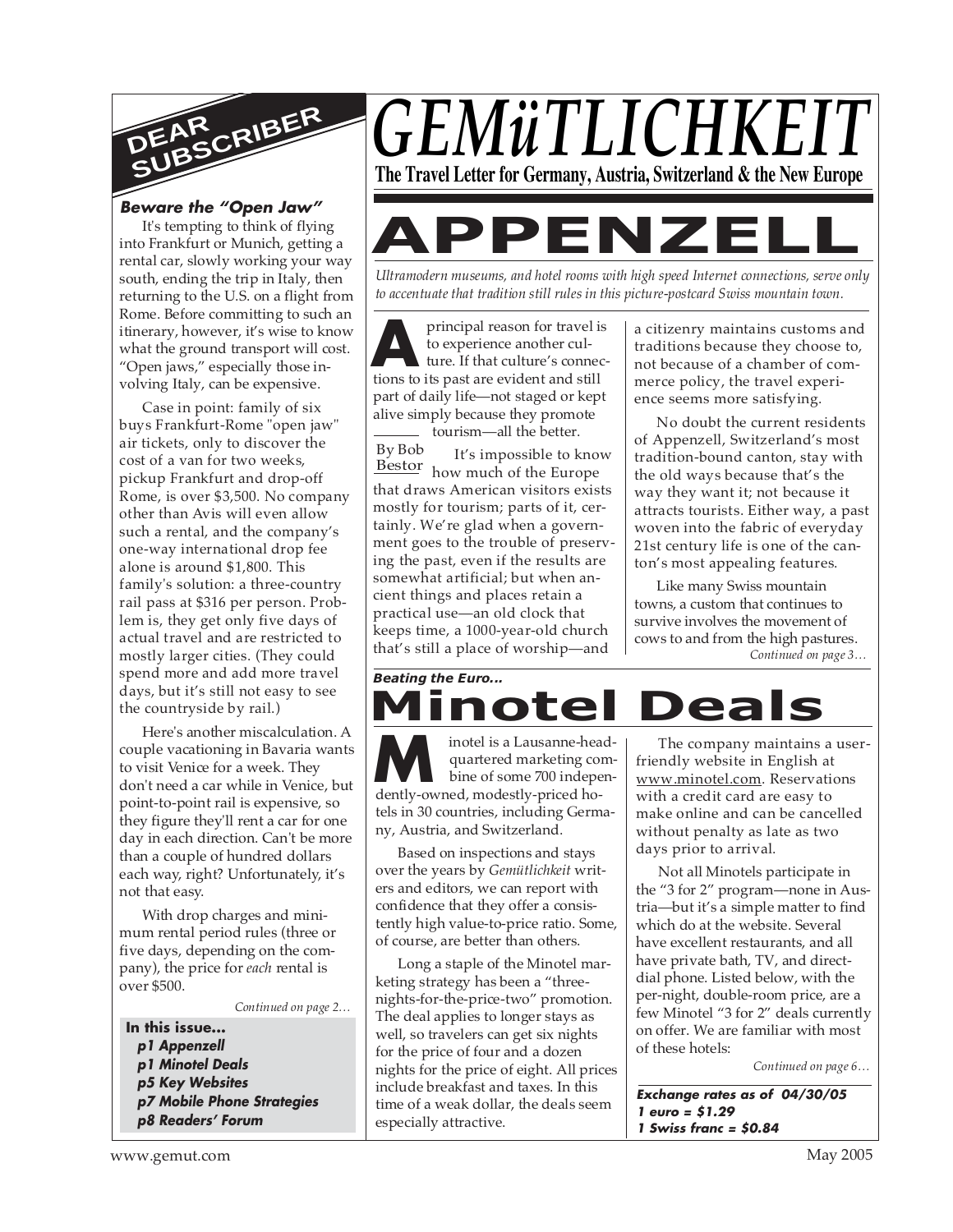#### *DEAR SUBSCRIBER Continued from page 1*

One-way drop charges among the countries of Germany, Austria, Switzerland, France, and the Benelux countries are more reasonable—add to the price of the rental drop fees from about \$125—but beware when Spain, Portugal, Italy, Scandinavia or former eastern bloc countries are involved. Of course, there are usually no drop fees within the same country, making one-country "open jaws," such as Berlin-Munich or Nice-Paris a practical option.

An open jaw solution we didn't have just a few years ago is discount airlines flying within Europe. There are now about 70 of them, at least a dozen based in Germany alone, and their fares range from almost free to prohibitively high. Find them at www.skyscanner.net and www.whichbudget.com.

#### **Hotel Deals**

The two best major-city hotel deals we know about are the **Hotel Acanthus** in Munich, offering *Gemütlichkeit* subscribers double rooms for €85 (two-night minimum), and Berlin's **Hotel Art Nouveau,** which gives readers a 10% discount. For contact information, see the list of recommended hotels on page 8.

#### **Airline Update**

**Swiss Airlines** is soon to be purchased by **Lufthansa**. Since we probably could find something close to a consensus among readers that these are the two best airlines flying between Europe and the United States, the news is received with mixed feelings. On the one hand, we can stop worrying about Swiss; it will survive. On the other, will its "culture"— that indefinable something that translates to what, for my money, is the best service across the Atlantic — endure?

Nobody knows, but there are certain to be major personnel cutbacks among Swiss staff. As to the nonstops from the United States to Zürich, word is they are all moneymakers and OK for now.

#### **Back in Business**

Those worried about the closing of a fine little hotel on the Mosel, **Gutshotel** (tel. +49/06507/2035, email info@gutshotel-kesselstatt.de) in Neumagen-Dhron, can breathe easy. It's back in business with double rooms starting at €99. Ask for the attic room at the top of the house.

Another hotel whose demise was rumored but which is very much alive is the **Hotel Dreieich** (tel. +49/ 06103/9150, e-mail hoteldreieich@gmx.de) in Langen, about 12 miles on the Autobahn from the Frankfurt Airport. With room prices that range from €64–72 double and €48–69 single, breakfast included, it's got to be one of the great "last night" deals near FRA. There's a decent Italian restaurant, and you can park your car for free.

#### **Garmisch-Partenkirchen**

Trouble in GAP. Last December, we observed 25 years of almost annual pilgrimages to the great **Gasthof Fraundorfer** (tel. +49/08821/9270, email fraundorfer @gaponline.de) with yet another visit. We stayed in a rented apartment (**Drawbridge to Europe**,

www.drawbridgetoeurope.com, tel. 888-268-1148) but had dinner at the Fraundorfer two nights running. I'm delighted to report that virtually nothing has changed. Wish I could say the same for the rest of the city. Compared with what we saw in Appenzell a few days later, the Garmisch side of town seemed tired and down at heel. Perhaps it was the time of year, but many buildings needed paint and the town lacked the buzz I've seen on previous visits.

*Continued on page 8…* A pair of what once were among the town's most highly-regarded hotels, **Clausing's Posthotel** and the **Post-Hotel Partenkirchen**, have been dropped from the 2005 *Michelin Red Guide*, an ominous development for both. Our apartment was a short walk from Clausing's, and we planned to have dinner there one night. But one

#### **Using Gemütlichkeit**

• Hotel prices listed are for one night. Discounts are often available for longer stays.

• All hotel prices include breakfast unless otherwise noted.

• Local European telephone area codes carry the "0" required for in-country dialing. To phone establishments from outside the country, such as from the USA, do not dial the first "0".

#### **Logging on to Our Website**

Back issues in text format from January 1993, except for the most recent 12, are available free to subscribers only at www.gemut.com (click on "Members"). To access the issues, enter the user name and password published in this space each month. The new codes are:

User Name: **apri** Password: **2626**

#### Vol. 19, No. 4 **C E M i TI I C H V E I T** | HOTEL RESTAURANT RATING KEY May 2005<br> **The Travel Letter for Germany, Austria, Switzerland & the New Europe** | **Rating Scale** Scale *GEMüTLICHKEIT*

| <b>Publishers:</b>                                                                                                                                                                                                                                                                                                                                                                                                           | <b>Robert H. &amp; Elizabeth S. Bestor</b> |  |  |
|------------------------------------------------------------------------------------------------------------------------------------------------------------------------------------------------------------------------------------------------------------------------------------------------------------------------------------------------------------------------------------------------------------------------------|--------------------------------------------|--|--|
| <b>Executive Editor:</b>                                                                                                                                                                                                                                                                                                                                                                                                     | Nikki Goth Itoi                            |  |  |
| <b>Senior Writer:</b>                                                                                                                                                                                                                                                                                                                                                                                                        | Jim Johnson                                |  |  |
| <b>Contributor:</b>                                                                                                                                                                                                                                                                                                                                                                                                          | <b>Mark Honan</b>                          |  |  |
| <b>Consulting Editor:</b>                                                                                                                                                                                                                                                                                                                                                                                                    | <b>Thomas P. Bestor</b>                    |  |  |
| <b>Online Services:</b>                                                                                                                                                                                                                                                                                                                                                                                                      | <b>Kurt Steffans</b>                       |  |  |
| <b>Subscriber Travel Services:</b>                                                                                                                                                                                                                                                                                                                                                                                           | Andy Bestor, Laura Riedel                  |  |  |
| Gemütlichkeit (ISSN 10431756) is published 10 times each year by UpCountry<br>Publishing, 288 Ridge Road, Ashland OR 97520. TOLL FREE: 1-800/521-<br>6722 or 541/488-8462, fax: 541/488-8468, e-mail travel@gemut.com. Web<br>site: www.gemut.com. Subscriptions are \$67 per year for 10 issues. While<br>every effort is made to provide correct information, the publishers can make<br>no quarantees regarding accuracy. |                                            |  |  |
| <b>POSTMASTER: SEND ADDRESS CHANGES TO:</b><br>Gemütlichkeit, 288 Ridge Road., Ashland OR 97520                                                                                                                                                                                                                                                                                                                              |                                            |  |  |

|                                                                                                                           |                                                              | HOTEL RESTAURANT RATING KEY                                                                                                    |                                                                 |
|---------------------------------------------------------------------------------------------------------------------------|--------------------------------------------------------------|--------------------------------------------------------------------------------------------------------------------------------|-----------------------------------------------------------------|
| <b>Rating Scale</b><br>Excellent<br>Above Average<br>Average<br>Adequate<br>Unacceptable                                  | <b>Scale</b><br>$16 - 20$<br>$12 - 15$<br>8 - 11<br>4 -<br>3 | <b>Restaurant Criteria</b><br>Food<br>Service<br>Atmosphere                                                                    | 65%<br>20%<br>15%                                               |
| <b>Hotel Rating Criteria</b><br>People/Service<br>Location/Setting<br>Guestrooms<br>Public rooms<br>Facilities/Restaurant | 30%<br>15%<br>30%<br>5%<br>20%                               | <b>Value Rating</b><br><b>Outstanding Value</b><br>Very Good Value<br>Average Value<br><b>Below Average Value</b><br>A Rip-Off | <b>Scale</b><br>$17 - 20$<br>12 - 16<br>$-11$<br>9<br>5 -<br>-8 |

#### **Special @Designation**

By virtue of location, decor, charm, warmth of management, or combination thereof, an especially pleasant establishment.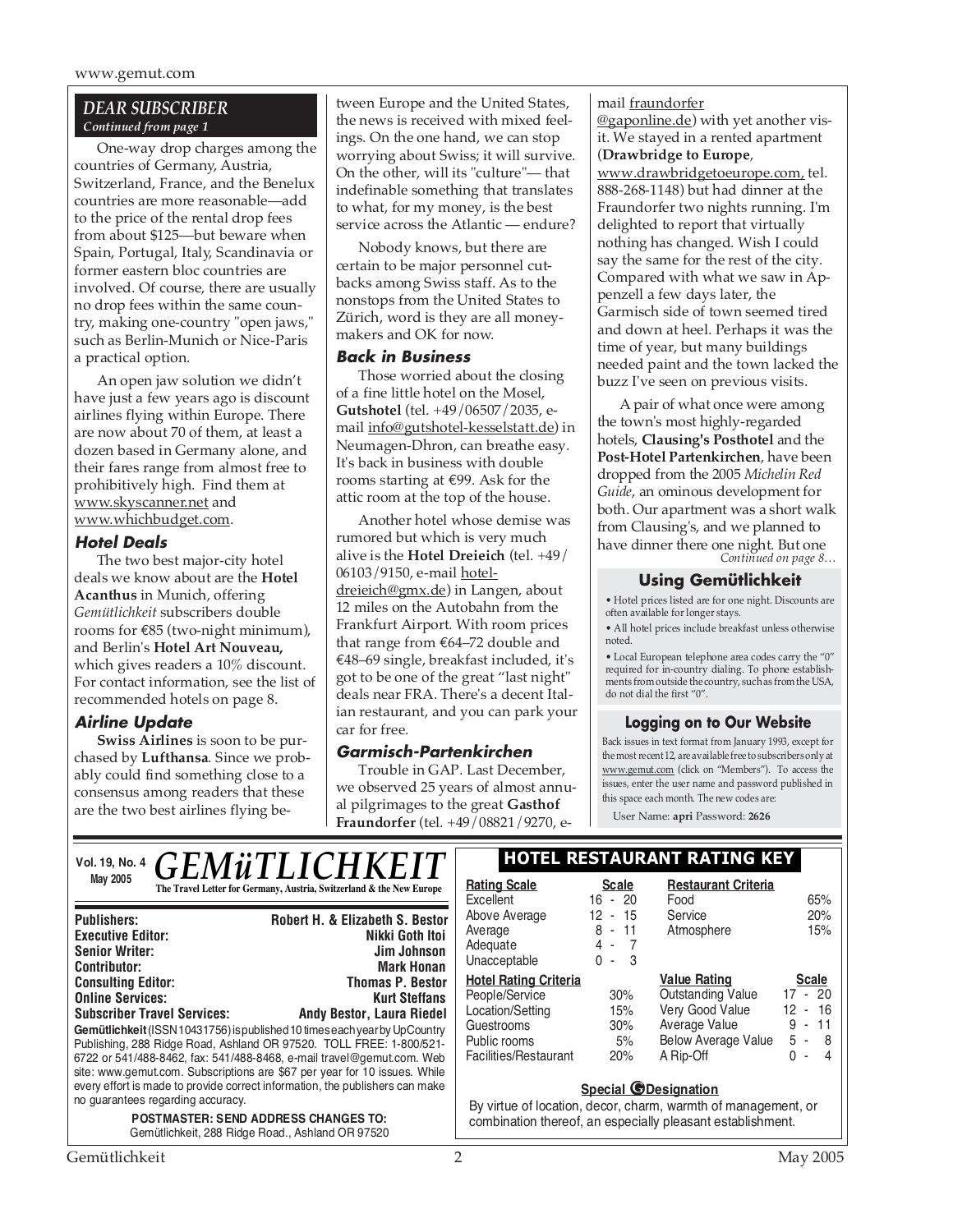#### *APPENZELL Continued from page 1*

On such days, farmers turn out in black hats with ribbons and flowers, bright red vests, yellow knickers, knee-length white stockings, and buckled shoes. Locals and tourists line the route and occasionally offer wine to the herders. The cattle are also groomed and decorated, and prizes are awarded for the best teats and udders. Women wear ankle-length pleated skirts, tied bodices, huge embroidered lace collars and, in their hair, the *Schlappe*, a black-winged bonnet trailing a wide, red ribbon.

As you might guess, traditions die hard in Appenzell. It wasn't until 1990 that women were given the right to vote. Now they, too, participate in democracy in its purest form: an open-air vote of all citizens on the town square, the **Landsgemeindeplatz**. Election day in Appenzell, the last Sunday in April, gets national TV coverage and is a day of brass bands, parades, and traditional dress.

Citizens entitled to vote are required to attend. Ballots are cast by acclamation or a show of hands. Most men wear a sword or bayonet passed down from their forefathers. With Glarus to the south, Appenzell is the last canton that still conducts the business of government in this way.

Distinctive, traditional architecture is another convention to which Appenzellers cling. In the small business district, narrow streets are lined with elaborately decorated and painted buildings. Intricate wrought-iron signs, flower boxes, and an occasional Swiss flag project from their facades.

Given its old ways and peaceful setting one might be lulled into thinking that Appenzell is not only spiritually but physically far removed from the rest of the world.

Not so. Zürich is a little over an hour's drive by car and under two hours by the trains that depart every 30 minutes. Bregenz, at the easternmost tip of Lake Constance, is only 40 minutes by car, or an hour and 40 minutes by frequent train. St. Gallen,

#### **Appenzell Basics**

**Population:** 5,535 **Elevation:** 2,575 feet (785 meters)

**Tourist Info:** Appenzellerland Tourismus AG, CH-9050 Appenzell, tel. +41/071/ 788 08 18, fax 788 08 19, e-mail: info@appenzell.ch, Web: www.appenzell.ch

**Nearest Airports:** Zürich 58 miles, Innsbruck 114 miles, Munich 146 miles

#### **Driving Distances:**

| St. Gallen | $18 \mathrm{km}$  | 12 miles  |
|------------|-------------------|-----------|
| Zürich     | 94 km             | 59 miles  |
| Bern       | $215 \mathrm{km}$ | 134 miles |
| Frankfurt  | 438 km            | 274 miles |
| Munich     | 253 km            | 158 miles |
| Salzburg   | 365 km            | 228 miles |

**Appenzell Card:** Includes travel throughout the region on a variety of rail lines and mountaintop cable cars, plus entrance to most museums. Cost is CHF 31 for one day, CHF 52 for three days and CHF 74 for five days. Children are half price.

**Euregeo Bodensee Day Ticket:** Costs CHF 40 for all zones or CHF 30 for two zones and is valid for a full day's rail, bus, and boat travel throughout a wide area of the countries around Lake Contance.

an interesting destination itself, is just 20 km (13 miles) distant and from there train connections lead to such attractive towns as Lindau in Germany (less than two hours); Konstanz (a little over an hour); Vaduz, capital of Liechtenstein (about an hour and a half); and Schaffhausen (less than two hours). Trains to St. Gallen from Appenzell run every 30 minutes and the trip takes about three-quarters of an hour.

A pleasant day for rail travelers might be to catch the 9:08am St. Gallen to Romanshorn train, then the ferry across Lake Constance to Friedrichshafen in Germany, arriving at 11:25am. After lunch there perhaps take in 1998's Museum of the Year in Europe, the **Zeppelin Museum** (Seestrasse 22, tel. 07541/ 38010). Then it's about half an hour east to Lindau. Following an afternoon stroll around that delightful lakeside city, catch the 4:25pm to Appenzell, arriving at 6:27pm. The ferry also carries automobiles, so you can do the same thing by car.

The village of Stein is also worthy of a half-day excursion. There you'll find the **Appenzeller Volkskunde Museum**, where most mornings a farmer makes Appenzeller cheese by

hand over an open fire. After that, go next door to the **Appenzell Schaukäserei** (Showcase Cheese-Dairy) to see the same basic process done with computer-controlled stainless steel tanks, vats, centrifuges, and presses. Have lunch in the dairy's restaurant.

There are several other picturesque villages in the canton which can be quickly reached by car, bus or tram, or you may even want to walk to some of them, (see "A Walk Through Toyland," page 4).

Appenzell has two new museums housed in extraordinary buildings that somewhat overshadow the works they display. The metallic, futuristic **Museum Liner** and the **Kunsthalle Ziegelhütte**, a converted brick kiln with stunning contemporary architectural elements, are both worth a visit if only to see the structures themselves.

Each Wednesday morning at 10am tours are conducted by the **Appenzell Alpenbitter**, a distiller of liqueurs, the most popular being Alpenbitter, a black aperitif served over ice. Though most tours are in German only, the hospital-clean plant is of interest, particularly a room containing huge open containers of dozens of spices. At the tour's end is a tasting and an opportunity to purchase product.

On a clear day, you might drive to Schwägalp and ride the cable car to Mt. Säntis, the highest peak in the Alpstein range.

Live Swiss mountain music is featured most evenings at a hotel or restaurant somewhere in the area. Traditionally dressed men, each with a single earring (a tiny version of the scoop used in cheesemaking), play the concertina, piano, bass violin, and sometimes one or two other instruments. It is said the best Swiss yodelers come from here. Your hotel or the tourist office, which publishes a daily listing of events, can provide details.

Not in most guidebooks but worth a peek is the Baroque **Pfarrkirche St. Mauritius** on Hauptgasse across from the Hotel Hecht. Note the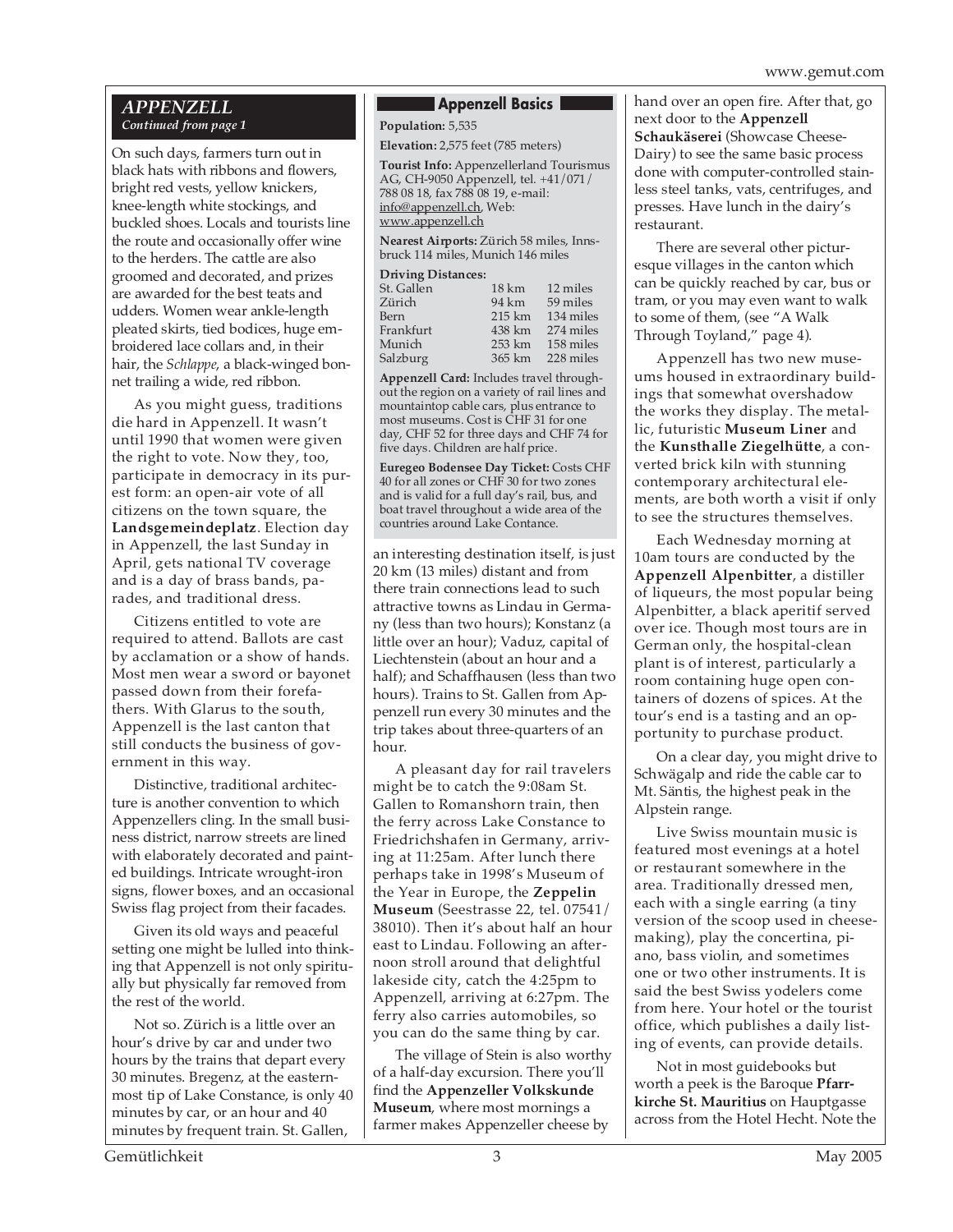extraordinary chandelier and the church organ.

#### **Hotels**

Romantik-Hotel Säntis

The steep gabled roof, Ihe steep gabled root,<br>lace-curtained windows, and  $\epsilon_{\text{CNOC}}^{\text{opto}}$ elaborately painted facade of Appenzell's leading hotel anchor one side of the town's famed Landsgemeindeplatz, site of the annual openair public voting.

Inside, the dark wood paneling, marble floors, and comfortable leather-covered furniture—all of the finest materials—establish a tone of understated, countrified luxury. Commanding the dining room is an extraordinary carved-wood mural of life in Appenzell, done in 1956 by local artist, Hans Neff.

Number 358, a spacious, nonsmoking, junior suite offers a separate seating area and desk, wireless Internet access and large bath with tub, shower, and two wash basins.

"Romantic" rooms, such as Number 354, are somewhat smaller, but have the charm of blonde wood beams and slanting ceilings.

Regular double rooms have the same amenities but come in a more straightforward package with a smaller bath and no sofa.

Each room projects its own personality through a variety of attractive features, such as four-poster beds and carved armoires.

We were reassured, on our fourth visit since 1987, to note the hotel is still in the capable hands of the Heeb family. For those who seek the best, and want to be in the town of Appenzell, the Säntis is the choice.

**Daily Rates:** Singles CHF 120—180, doubles CHF 180—300, half board CHF 40 per person. Free parking.

**Contact:** Romantik-Hotel Säntis, Landsgemeindeplatz 3, CH-9050 Appenzell, tel. +41/071/788 1111, fax 788 1110, e-mail info@saentisappenzell.ch, Web www.saentisappenzell.ch. Proprietors: Stefan and Catriona Heeb.

**Rating:** QUALITY 16/20, VALUE 12/20

## **A WALK THROUGH TOYLAND**

**T**hough it wasn't our first time in Appenzell, we were struck by the town's overall appearance. Every building, including those with the most intricate wooden facades, seemed to have been painted a day or two before, and the charming Hauptgasse pedestrian zone bustled with shoppers. (Appenzell snapshot: Many retail stores display merchandise outof-doors. When closed for lunch for two hours, the racks of clothing are left outside and simply wrapped loosely in canvas, to protect more against sudden rain than theft.)

Through spotless windows of little cafés, we saw polished wooden tables, hardwood floors, and perfect stacks of gleaming glassware. Entering one, we each ordered a small glass of beer—a *Stange* in Switzerland—to accompany a shared order of fresh bread and a cutto-order, smooth, rich, nutty slice of Appenzeller cheese ( $€6.5$ ). Over the beer and cheese, we tried to come to grips with an overall level of order, symmetry, and cleanliness that is high even for this country.

The feeling of existing in a vast piece of stage scenery reached its zenith the next day on a walk from a nearby village. We took the train to the end of the line, Wasserauen, and returned on foot the approximately 5 miles to Appenzell, stopping for a light lunch along the way.

The little red cars of the local narrow-gauge railway, the **Appenzeller Bahn**, are always in showroom condition, looking freshly washed and waxed. Eleven minutes after boarding, we were in tiny Wasserauen at the end of the valley, hemmed in on three sides by the rugged Alpstein range. Naturally, there is a footpath that runs near a little river by the rail tracks. As we

Hotel Appenzell On the other side of the Landsgemeindeplatz is our second choice for an in-town stay. Though the Appenzell is a three-star, some of its raw materials are five-star caliber. In many respects, **EDITOR'<sup>S</sup> CHOICE**

ambled along in the cold sunshine toward Appenzell, it felt as though we were set pieces in an oversized model railroad layout with a too-good-to-betrue landscape of mountains, meadows, neat farms, and bright red trains tootling their way back and forth through the valley.

At Schwende, we paused to take care of some journalistic duties. A hundred yards or so up a narrow lane from the "rail station"—actually just a wide piece of concrete next to the road—is the **Hotel Alpenblick**, where we spent 30 minutes touring guest and public rooms (see review, page 6).

Back on the path to Appenzell we stopped in Weissbad for a lunch of salad, another hunk of great Appenzeller cheese, and a short beer. Like virtually everything else in this canton, the *Stube* of the **Hotel Weissbadbrücke** is a model of hygiene and efficiency.

The walk from Wasserauen to Appenzell is about five miles, entirely flat and mostly paved. Most of the way the path runs by the Schwendibach river. Food and beverages are available in Schwende, Weissbad, and Steinegg. If you want a shorter walk, about threemiles, get off the train at Weissbad.

Final Note: For winter traveling in Europe, plan time in destinations that have a bit of elevation. Last winter, we found many of our days in the lowlands gray and dreary because of the horizon-to-horizon cloud cover. But ascending the winding road to Appenzell from the Rhine Valley, we broke out into bright sunshine. Parked cars jammed roadside turnouts, and paths visible from the road were filled with walkers. Weary of dark day after dark day, hundreds of locals had driven to higher ground in search of sunshine.

such as service, location, quality of fixtures, and furnishings, it equals the Säntis. Public rooms with crystal chandeliers, rich paneling, highly polished wooden door frames and lintels, and carved wooden ceilings speak of a commitment to quality.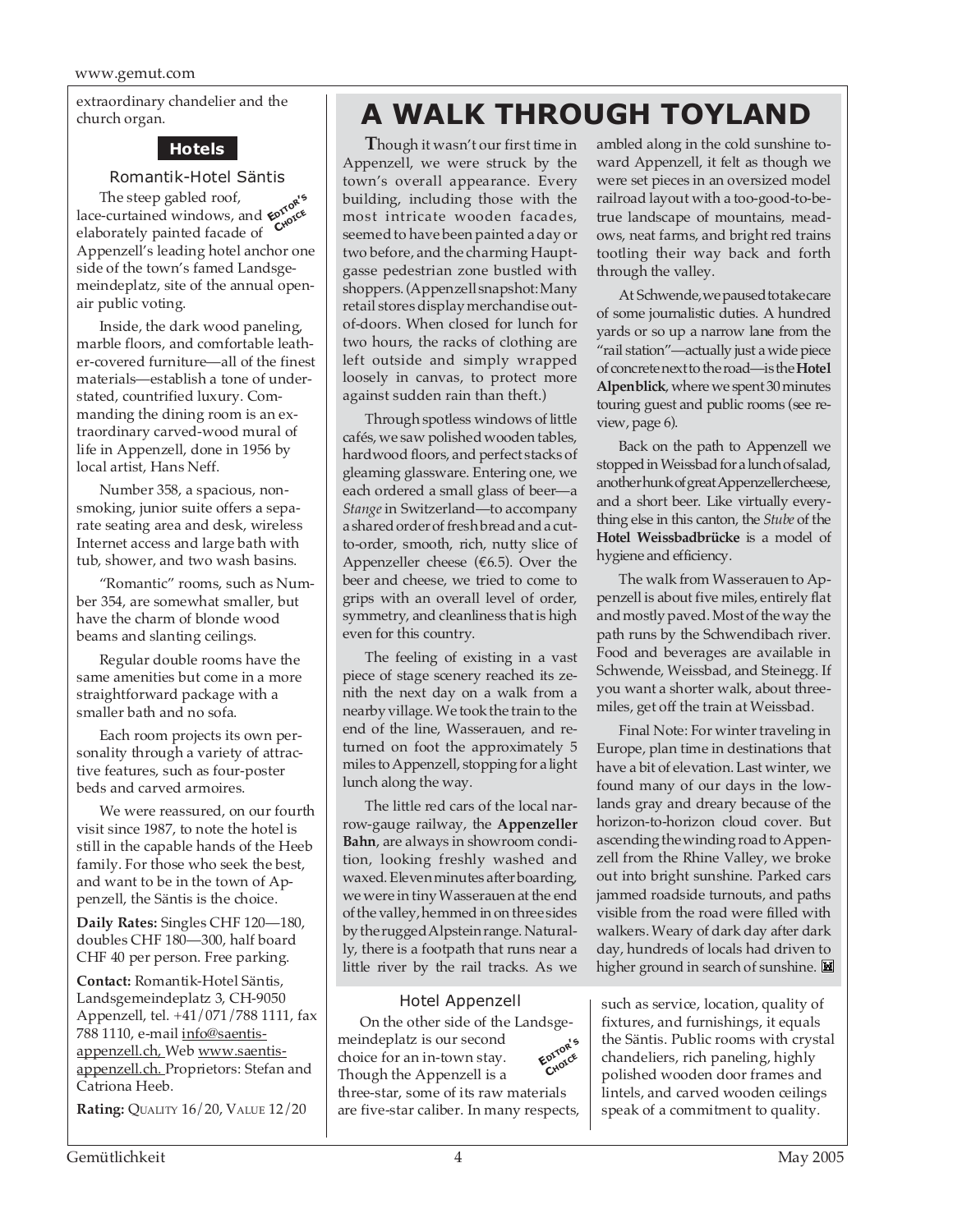The feel here is more intimate and small-hotel; guestrooms are a shade smaller than at the Säntis, but rates are lower. Each room offers the usual amenities, plus one that's not so usual: high-speed Internet access for guests with laptops.

A very good, all-fresh buffet is laid out each morning in a cozy room most notable for its stunning handcarved breakfront/sideboard.

As one of the town's more popular gathering spots, the hotel's caférestaurant is busy from morning till night (see more under Food, page 6).

We can find no fault with the friendly, efficient Appenzell and recommend its three-night package for CHF 381 per person, including breakfast and dinner. For most travelers, that's just about the right length of stay for the town and, at about \$650 for two persons, is a good deal remember this is Switzerland.

**Daily Rates:** Singles CHF 113–125, doubles CHF 186–210, half board CHF 30 per person.

**Contact:** Café-Hotel Appenzell, Am Landsgemeindeplatz, CH-9050 Appenzell, tel. +41/071/788 1515, fax 788 1551, e-mail info@hotelappenzell.ch, Web www.hotelappenzell.ch. Proprietors: Leo and Margrit Sutter.

**Rating:** QUALITY 15/20, VALUE 13/20

#### Hotel Löwen

Conveniently located in the pedestrian zone, only a few steps from the Landsgemeindeplatz, the Löwen's pride and joy are nine special "Appenzeller" rooms, which feature hand-painted furniture typical of the region. Frankly, they are a little overthe-top for our taste.

Though the hotel doesn't measure up to the either the Säntis or the Appenzell, it offers more than adequate accommodations, clean and comfortable, with all the necessaries.

**Daily Rates:** Singles CHF 80–140, doubles CHF 160–240.

**Contact:** Hotel Löwen, Hauptgasse 25, CH-9050 Appenzell, tel. +41/071/ 787 2187, fax 7872579, e-mail info@loewen-appenzell.ch, Web

www.loewen-appenzell.ch. Proprietors Rita Bircher and Hans Ulrich Rothenberger.

**Rating:** QUALITY 11/20, VALUE 9/20

#### Hotel Traube

The simple Traube has the look and feel of a bargain hotel but isn't. Despite its location in one of the town's most handsome buildings, very near the Landsgemeindeplatz, it lacks panache.

Guestrooms are modern and clean and come with TV, radio, and direct-dial phone, but we recommend spending the extra francs for one of the other hotels reviewed here.

**Daily Rates:** Singles CHF 85–110, doubles CHF 150–180, half board CHF 35 per person

**Contact:** Hotel Traube, Marktgasse 7, CH-9050 Appenzell, tel. +41/071/787 140, fax 787 2419, e-mail info@hoteltraube.ch, Web www.hotel-traube.ch. Proprietors Kurt and Margrit Hunziker-Sager

**Rating:** QUALITY 9/20, VALUE 9/20

#### Hotel Hecht

Eighteen years ago our first Appenzell stop was a rather plain little hotel run by two sisters. Though it didn't look like much from the outside, we fell in love with the Hecht's wonderful country meals, snug little dining room, comfortable guest rooms, and its homey atmosphere. Sad to say, even in rural Switzerland, running a hotel is a complex business that requires financial backing. Not long ago, the Heeb family, owners of the Hotel Säntis, purchased the property and began the expensive process of a complete make-over. Based on what we saw in December, the result will be a superb, small hotel—probably with far higher rates than the old Hecht.

**Daily Rates:** Not yet available

**Contact:** Hotel Hecht, Hauptgasse 9, CH-9050 Appenzell, tel. +041/071/ 788 2222, fax 788 2288, e-mail info@hecht-appenzell.ch, Web www.hecht-appenzell.ch.

**Rating:** NA

#### Hotel Hof Weissbad

The best accommodations and guest facilities in the canton are found at this ultramodern wellness and beauty center in the tiny hamlet of Weissbad, about four kilometers southeast of Appenzell.

Built in 1994 under the looming Alpstein range, and recently refurbished and enlarged, the elegant Hof Weissbad is a gorgeous 21st century steel and glass hideaway with spacious guest and public rooms, and the requisite number of indoor-outdoor pools, saunas, spas, therapy systems, and a golf course.

The plush public rooms feature a glassed-enclosed elevator, lobby fountain, and gleaming grand piano that is played most evenings.

Sleek, well-lighted guestrooms are done in a modern Bauhaus-style, with hardwood floors to keep allergy inducing dust at a minimum. Some are designated nonsmoking, and most have balconies and the usual four-star amenities.

The restaurant is noted by Michelin as having a "particularly interesting" wine list

The hotel boasts a 24-hour medi-

#### **Key Websites for the Traveler**

**• www.gemut.com** Gateway site for travelers to Germanic Europe, including car rental, rail passes, hotel bookings, traveler feedback, travel tips, and past issues (free access to back issues for subscribers; see log-on info on page 2).

**• www.viamichelin.com** The Michelin database of hotels and restaurants, plus great interactive trip planning tools

**• www.travelgearnow.com** Guidebooks, maps, travel accessories, luggage, all at 10 percent off for subscribers

**• www.webflyer.com** Informative frequent-flyer forums make this a must for air travelers

**• bahn.hafas.de/bin/query.exe/en** German rail website, with train schedules throughout Europe, as well as Germany

**• www.sbb.ch/index\_e.htm** Swiss and European rail schedules

**• www.ski-europe.com** Top Web resource for skiers with much data on Alpine resorts

**• www.myswitzerland.com** Website of Switzerland's national tourist authority

**• www.germany-tourism.de** Germany's national tourist authority

**• www.austria.info/us** Austria's national tourist authority

**• www.historicgermany.com** Website for an alliance of historic German cities

**• www.thetravelinsider.info** Info on electronic devices used by travelers — cell phones, computers, etc.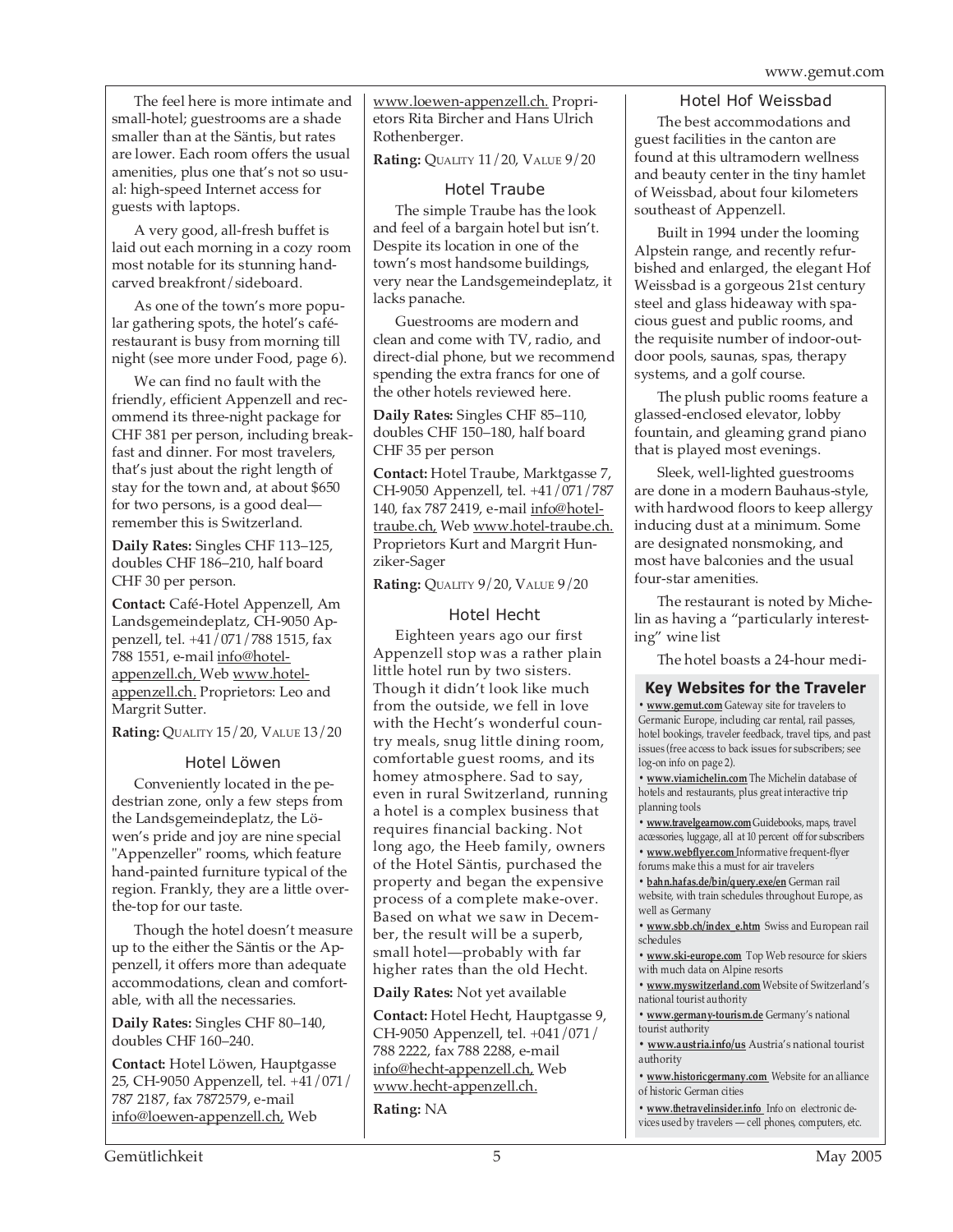#### www.gemut.com

cal staff. Treatments range in price from about \$7 for 30 minutes in the Solarium to about \$213 for a "regeneration" treatment with massage and light therapy. Such group activities as Nordic walking and yoga are in the \$15–20 range.

For travelers seeking this sort of holiday, Hof Weissbad is a first-rate choice at surprisingly affordable rates.

**Daily Rates:** Singles CHF 200–260, doubles CHF 360–480, including breakfast and a four-course dinner. There are multiple-night packages that include various treatment programs. Free parking.

**Contact:** Hotel Hof Weissbad, CH-9057 Weissbad, tel. +49/071 798 8080, fax 071 798 8090, e-mail hotel@hofweissbad.ch, Web www.hofweissbad.ch. Proprietors Damaris and Christian Lienhard.

**Rating:** QUALITY 17/20, VALUE 13/20

#### Gasthaus Alpenblick

This prototypical Swiss country hotel sits in a meadow on a hotel sits in a meadow on a<br>knoll approximately 100 yards  $\epsilon^{0.00}$ <br>chove the Schwende rail stop above the Schwende rail stop, just off the road that leads from Appenzell to Wasserauen.

The name Alpenblick ("Alpine view"), of course, is indicative of one of the hotel's main attractions: marvelous vistas of the Alpstein range, including the Säntis, its highest peak.

Light wood dominates the décor in the sparkling, airy guestrooms, many of which have balconies offering the best views of any hotel reviewed here. There are four floors and a lift.

At night, the hotel's cozy *Stubli* draws a varied crowd of locals, farmers and hotel guests, all there for the hearty Swiss fare or just to spend the evening in conversation and a beverage.

The premises' majordomo is owner/chef Michael Fässler, one of those never-sleep dynamos whose lives seems dedicated to running a small hotel.

Though the location may feel remote, guests can walk the few steps to the rail stop and be in Zürich in two hours, St. Gallen in an hour, and

Appenzell in nine minutes. Trains run at least hourly.

The Alpenblick is a winner, and we recommend it without hesitation.

**Daily Rates:** Singles CHF 79–90, doubles CHF 138–160. Free parking.

**Contact:** Hotel Hof Weissbad, CH-9057 Weissbad, tel. +49/071 798 8080, fax 071 798 8090, e-mail hotel@hofweissbad.ch, Web www.hofweissbad.ch

**Rating:** QUALITY 15/20, VALUE 16/20

#### **Food**

In the great scheme of the cosmos, Appenzell is not a "foodie" destination. These days, when a six-bite, *objet d'art* entrée can cost \$100 or more, style often counts for more than substance. Not here, however.

Though there are no sacred altars of cuisine serving minuscule, perfectly-arranged portions, there's plenty of substance in the canton's traditional dishes, which are carefully prepared using the freshest ingredients. The farm tables of the past 100 years are the provenance of most menus, though there is a slight trend toward lighter fare with more emphasis now on fish, a greater variety of vegetables, vegetarian dishes, and moderately-sized portions.

The wood-paneled dining rooms of the canton's hotels serve uniformly good to excellent food:

• In our experience, the best of lot is the **Hotel Säntis**, where such standbys as *Kalbsleber* with *Rösti* (calves liver and fried potatoes) are as good as you'll find in the country.

• The more chic **Hof Weissbad** gets a 15 out of 20 *Gault Millau* rating and features a selection of lighter, lowcalorie dishes. It grows some of its own produce and emphasizes private suppliers of meat and dairy products.

• Last December, selections on the menu at **Hotel Appenzell** included "Winterhit" (CHF 21), a variety of surprisingly satisfying winter vegetables, and "Winterpoulet" (CHF 22), half a roast chicken with multiple sautéed fresh vegetables; dishes not found in these parts just a few years ago.

• Dinner at the **Gasthaus Alpenblick**

honors the best traditions of farm fare with rib-sticking choices, such as *Schweinsteak* (CHF 27.5) and *Kalbsteak* with *Steinpilz* (CHF 39.5).

In Appenzell, you can expect to pay \$18–35 for main dishes, \$6–15 for salads and first courses, and about \$6–12 for desserts. A *Stange* (small beer) is approximately \$3, and a halfliter of house wine will be around \$15–20. M

#### *MINOTEL DEALS Continued from page 1*

#### Germany

**Hotel Bräutigam,** Ihringen near Freiburg, €76. Located less than 12 miles from Freiburg, this three-star hotel's restaurant gets the red "Bib Gourmand" symbol from Michelin, in our experience a sign of excellent food at moderate prices.

**Hotel Zum Storch,** Schlüsselfeld, €61. On the Autobahn, about midway between Nürnberg and Würzburg, the hotel is a convenient, inexpensive headquarters from which to explore both cities. Michelin assigns its "two coins" symbol, meaning full meals available for less than €14.

**Hotel Schwanen,** Schonach near Triberg, €76. Small-town hotel in the Black Forest.

**Hotel Mönch's Lamm,** Schömberg, €61. In a little spa town about 15 miles south of Pforzheim.

#### Switzerland

**Hotel Forni,** Airolo, €61. A hotel with an outstanding "Bib Gourmand" restaurant in a pleasant little town at the south end of the Gotthard Tunnel in Ticino, the Italian-speaking canton. Great for rail travelers, as the station is across the street. There's more to see in this area than one might think.

**Hotel Ermitage,** Chateaud'Oex, €66. A solid country hotel in a gorgeous mountain setting in Switzerland's French-speaking Vaud region. The village is famous for its paper cuttings. Take a thrilling cable car up to Les Diableret Glacier or visit chic Gstaad, only nine miles away. Easy walk to rail station.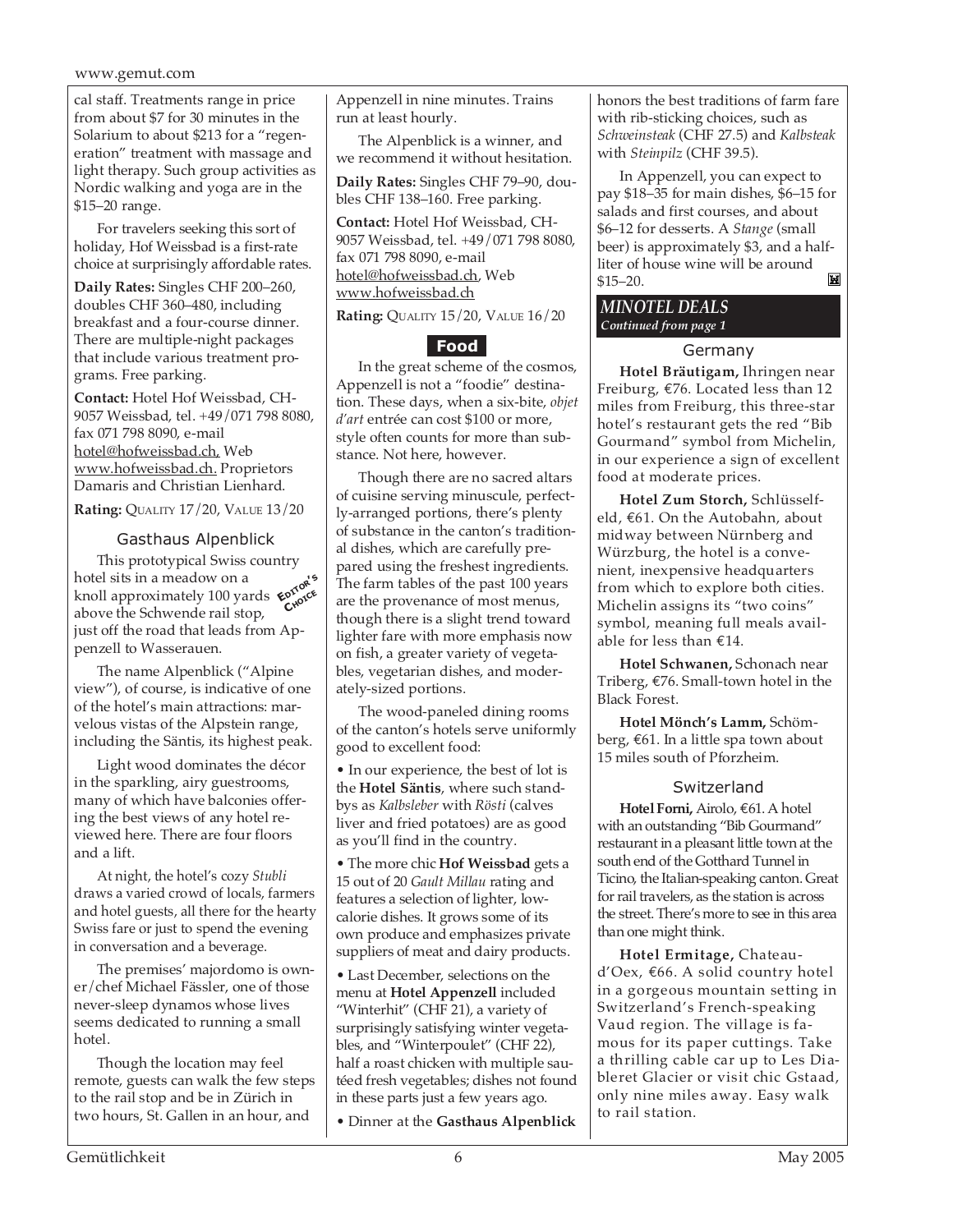### **TALKING CHEAP IN EUROPE**

### **Mobile phone strategies at a glance.**

**C**ommunication technology and services have evolved considerably in recent years, making mobile phone access an increasingly affordable travel amenity. Today's traveler can choose among options for renting a mobile phone, purchasing a compatible phone, or adding international service to an existing U.S. calling plan. Each approach has its merits, and the right decision ultimately depends on several factors:

• Whom you plan to call—local hotels or friends and family back home?

• How many calls you expect to make—do you need to check in daily, or is the phone for emergency purposes only?

• How often you will travel to Europe—are you planning for a single two-week vacation, or several trips per year?

Here, at a glance, are the pros and cons of the most common options for staying in touch while you travel:

#### RENT

**How it works:** Rent a phone from a car rental agency, airport, hotel, or other service provider.

**Hotel Engleberg,** Engleberg, €71. In the very center of a car-free mountain resort village, 500 meters from the rail station.

**Hotel Toscana,** Interlaken, €81. Good deal on a three-star hotel in an expensive town. Rail station is 500 meters away.

**Hotel AlaGare,** Lausanne, €76. Hotels at this price are hard to find in Lausanne. Central location near rail station, easy walk to Olympic Museum.

**Hotel Suisse,** Poschiavo, €51. In a charming Engadine town, this is a tremendous bargain for Switzerland. Hotel has "Bib Gourmand" restaurant and is close to rail station.

**Atlantis Guesthouse,** Zürich, €76. Modern hotel in the countryside, but just 10 minutes by S-Bahn to the city center. Free parking. 岡

**What it costs:** Pay shipping only (about \$35) if you rent a car from Auto Europe, but the per minute is \$1.99 ; \$30–50 per week through Cellular Abroad, plus a \$60–90 SIM card.

**Advantages:** Rent from a trusted provider, and keep the phone only as long as you need it. No extra communication equipment to store between trips.

**Disadvantages:** High base cost, plus per-minute usage fees that are often the same for local calls and those to the U.S.

#### ROAM

**How it works:** Arrange for international service through your existing U.S. carrier and use your same number while on the road.

**What it costs:** From 99 cents per minute, plus a small subscription fee.

**Advantages:** Keep your same U.S. number; don't miss important calls from home; pay one consolidated mobile phone service bill.

**Disadvantages:** High cost, phone compatibility issues; not all carriers service all countries; possible bureaucratic approval process.

### **Travel Notes**

■ **Pilgrimage to Germany:** Catholic travelers may want to visit the childhood home of newly elected Pope Benedict XVI in the Bavarian town of **Altötting**, www.altoetting.com, or consider attending the World Youth Day festival for Catholic teens, which the Pope is expected to attend. Events take place in Cologne, Bonn, and Düsseldorf, August 16–21, www.wjt2005.de.

■ **The Music of Strauss: Contempo**rary composers accompany the music of Richard Strauss in the 17th annual **Richard Strauss Days** festival, June 24–28 in Garmisch-Partenkirchen.

■ **Jazz by the Lake**: Enjoy jazz on the shores of Lake Geneva during the **Montreux Jazz Festival**, July 1–16. In its 39th season, this year's event features The Corrs, Kraftwerk, Isaac Hayes, B.B. King, Crosby, Stills &

#### BUY

**How it works:** Purchase a tri-band GSM phone and pre-paid Subscriber Identity Module (SIM) cards—country-specific or international. Add time with the purchase of recharge vouchers.

What it costs: From less than \$0.10 domestic to \$.75 to the United States for country-specific cards; higher for international SIM cards.

**Advantages:** Unlimited, free incoming calls; no bills to pay or contracts to sign; local mobile phone number makes it easy for locals to call you.

**Disadvantages:** Restrictions on foreign purchase of local SIM cards can be circumvented through service providers like Cellular Abroad.

**Tip:** Visit www.thetravelinsider.info to learn how to unlock a U.S.-purchased phone, then install a European SIM and make calls inexpensively.

For more information:

- www.thetravelinsider.info
- www.german-way.com/handy.html
- letsgo.com/resources/cellular
- www.autoeurope.com/cellphones.cfm
- www.cellularabroad.com  $\mathbb{M}$

Nash, Laura Pausini, Alice Cooper, The Young Gods, Bobby McFerrin and other performers, www.montreuxjazz.com.

■ **Princely Interiors**: View a rare collection of 18th century furnishing textiles, including silk wall hangings with lavish patterns and embroidered seat covers, at the **Abegg Foundation** in Riggisberg, Switzerland, through Nov. 13, www.abegg-stiftung.ch.

■ **Art Basel**: Leading galleries present 5,000 works by 1,500 artists in the city of Basel's annual fair for 20th and 21st century art, June 15–20, www.art-basel.ch.

■ **Bern Happenings**: The **Swiss Alpine Museum** in Bern will host a photo exhibition of mountain and travel expeditions in Switzerland, some of them dating back to 1862, March 3– October 23, www.alpinesmuseum.ch. Meanwhile, comedy takes the stage at the 18th **Bernese Dance Festival,** June 1–11, www.tanztage.ch. ľШ